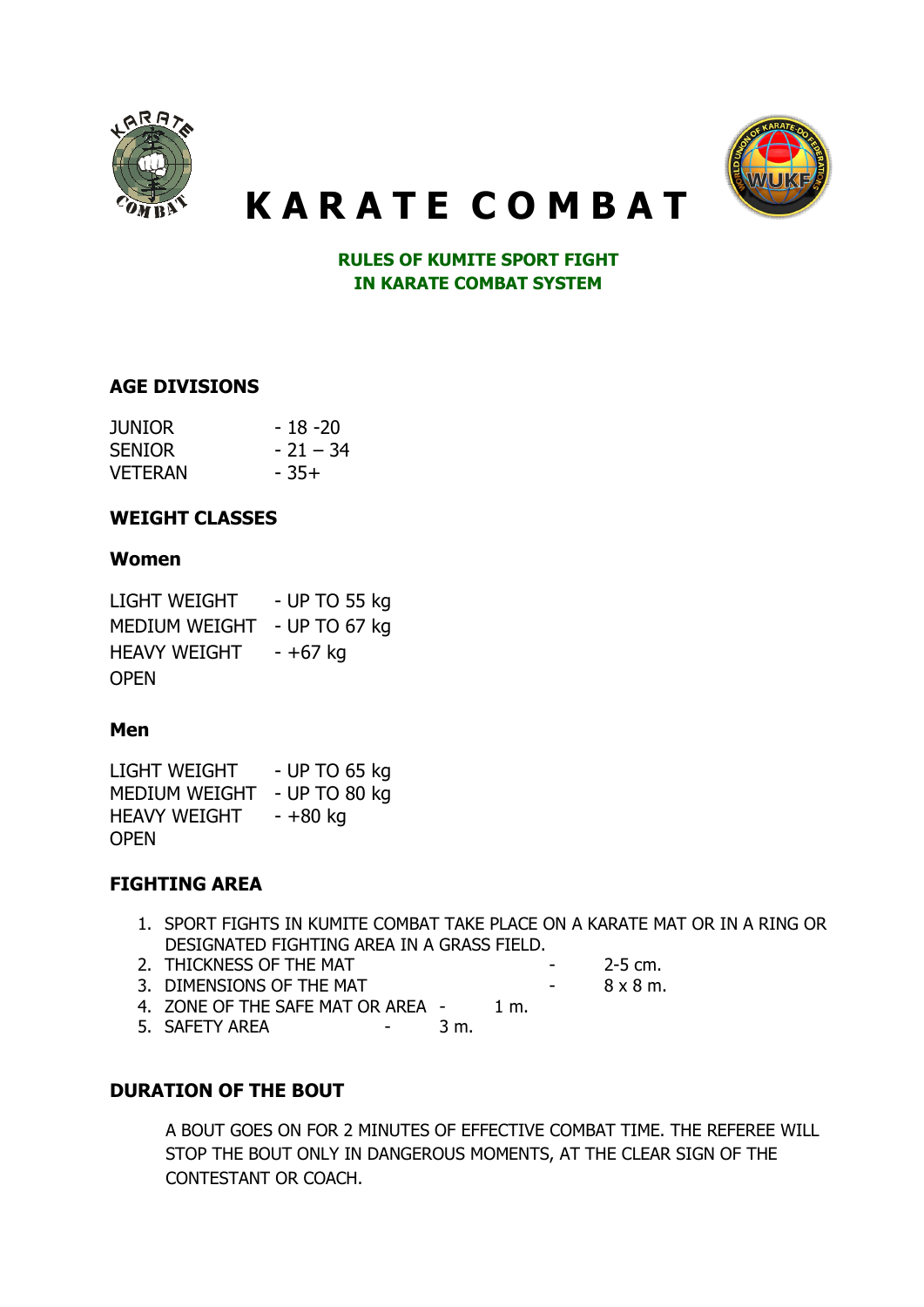# CONTESTANTS' CLOTHING

CONTESTANTS PARTICIPATING IN KUMITE COMBAT SPORT FIGHTS SHALL WEAR:

- white KARATE GI
- CONTESTANTS FIGHT BAREFOOT

# MANDATORY EQUIPMENT USED IN KARATE COMBAT SPORT FIGHTS in the Kumite Combat event

- MMA GLOVES
- (boxing) HEADGUARD
- MOUTHPIECE
- GROIN PROTECTOR
- CHEST PROTECTOR FOR WOMEN
- SHIN AND FOOT PROTECTOR (as in kumite sanbon shobu WUKF)

## PERMITTED EQUIPMENT USED IN KARATE COMBAT SPORT FIGHTS

- HAND WRAPPING

## EQUIPMENT PROHIBITTED IN KARATE COMBAT SPORT FIGHTS

- SPECTACLES
- ADDITIONAL CLOTHING ELEMENTS

#### **JUDGES**

SPORT FIGHTS IN KUMITE COMBAT ARE EVALUATED BY:

- I. SUSHIN THE CENTRAL REFEREE who conducts the bout on the mat
- II. FUKUSHIN 3 SCORING JUDGES WHO SIT AT THE MAT ON CHAIRS, ON THE SIDES OF THE MAT
- III. KANSA TECHNICAL REFEREE WHO MEASURES TIME
- IV. MEDICAL REFEREE (AS IN WUKF)

#### **SCORING**

- FOR EVERY STRIKE AND KICK LANDED BY A CONTESTANT - 4 points - FOR EVERY SWEEP THAT ENDS IN TAKING AN OPPONENT TO THE GROUND - 2 points

- FOR APPLYING A JOINT LOCK (not ending in submission) - 2 point

- FOR APPLYING A JOINT LOCK (ending in submission) - 2 points - FOR EVERY SWEEP THAT ENDS IN TAKING AN OPPONENT TO THE GROUND AND ENDS WITH A HOLD, CHOKE OR JOINT LOCK (not ending in submission) - 4 points

- FOR EVERY SWEEP THAT ENDS IN TAKING AN OPPONENT TO THE GROUND AND ENDS IN AN STRIKE OR KICK, NOT GUARDED AGAINST, TO THE PERMITTED AREA - 10 points

- THROW THAT ENDS IN TAKING AN OPPONENT TO THE GROUND AND ENDS IN A HOLD, CHOKE, STRIKE OR KICK - 10 POINTS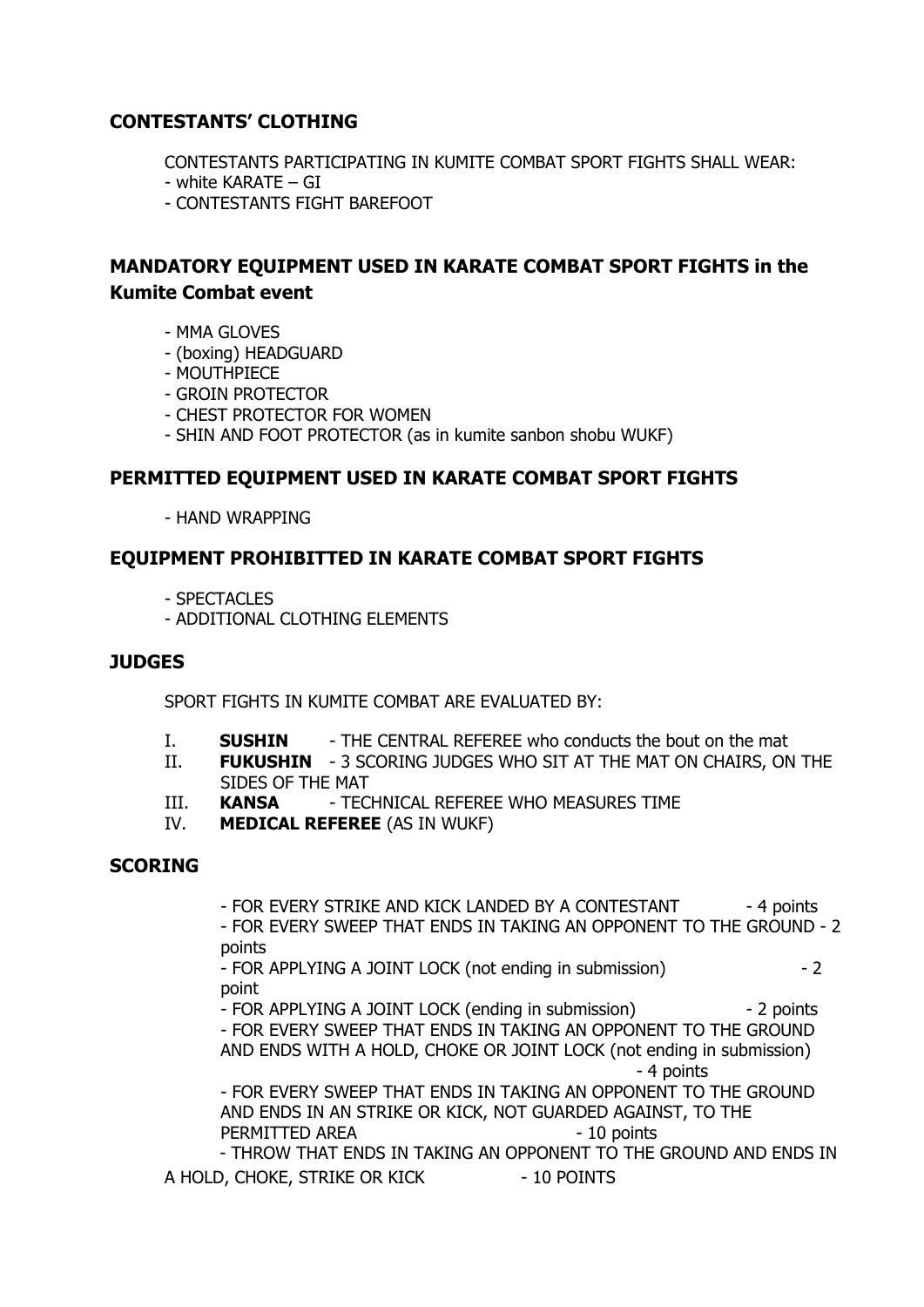#### A BOUT MAY FINISH EARLIER:

A) WHEN A CONTESTANT SCORES 10 points

B) IN CASE OF A KNOCK-OUT

B) WHEN THE OPPONENT SUBMITS

C) WHEN A DOCTOR PROHIBITS A CONTESTANT FROM CONTINUING THE FIGHT

- if the injury had been caused by a forbidden technique, the injured contestant wins the bout

- if the injury had been caused by a correctly performed technique, the injured contestant loses the bout

D) WHEN ONE OF THE CONTESTANTS IS DISQUALIFIED

- FOR STRIKING IN A FORBIDDEN AREA
- FOR PERFORMING A FORBIDDEN TECHNIQUE
- FOR UNSPORTSMANLIKE, UNDIGNIFIED BEHAVIOUR
- FOR LEAVING THE FIGHTING AREA FOR THE FOURTH TIME
- FOR USING FORBIDDEN EQUIPMENT

#### A BOUT MAY END IN A DRAW

When a bout ends in a draw, i.e. none of the contestants gains a point advantage. There will be a second bout. If this bout also ends in a draw, the judges will decide and enter the winner in the scoring card.

## PENALTIES

- FOR AN ATTACK TO A FORBIDDEN AREA – 2 points - FOR PERFORMING A FORBIDDEN TECHNIQUE – 2 points

#### LEAVING THE FIGHTING AREA

- NO PENALTY IS APPLIED FOR LEAVING THE FIGHTING AREA FOR THE FIRST

TIME

- TWO PENALTY POINTS ARE GIVEN FOR THE LEAVING THE FIGHTING AREA FOR THE SECOND TIME

- FOUR PENALTY POINTS ARE GIVEN FOR THE LEAVING THE FIGHTING AREA FOR THE THIRD TIME

# FORBIDDEN ATTACK AREAS

1. BACK OF THE HEAD  $2.$  SPINE  $3.$ THROAT – STRIKING, PUSHING, KICKING 4. EYES 5. GROIN

# FORBIDDEN TECHNIQUES

- 1. ATTACKING EYES WITH ONE'S FINGERS
- 2. APPLYING PRESSURE ON EYES
- 3. ATTACKING THE BACK OF THE HEAD OR SPINE WITH AN ELBOW